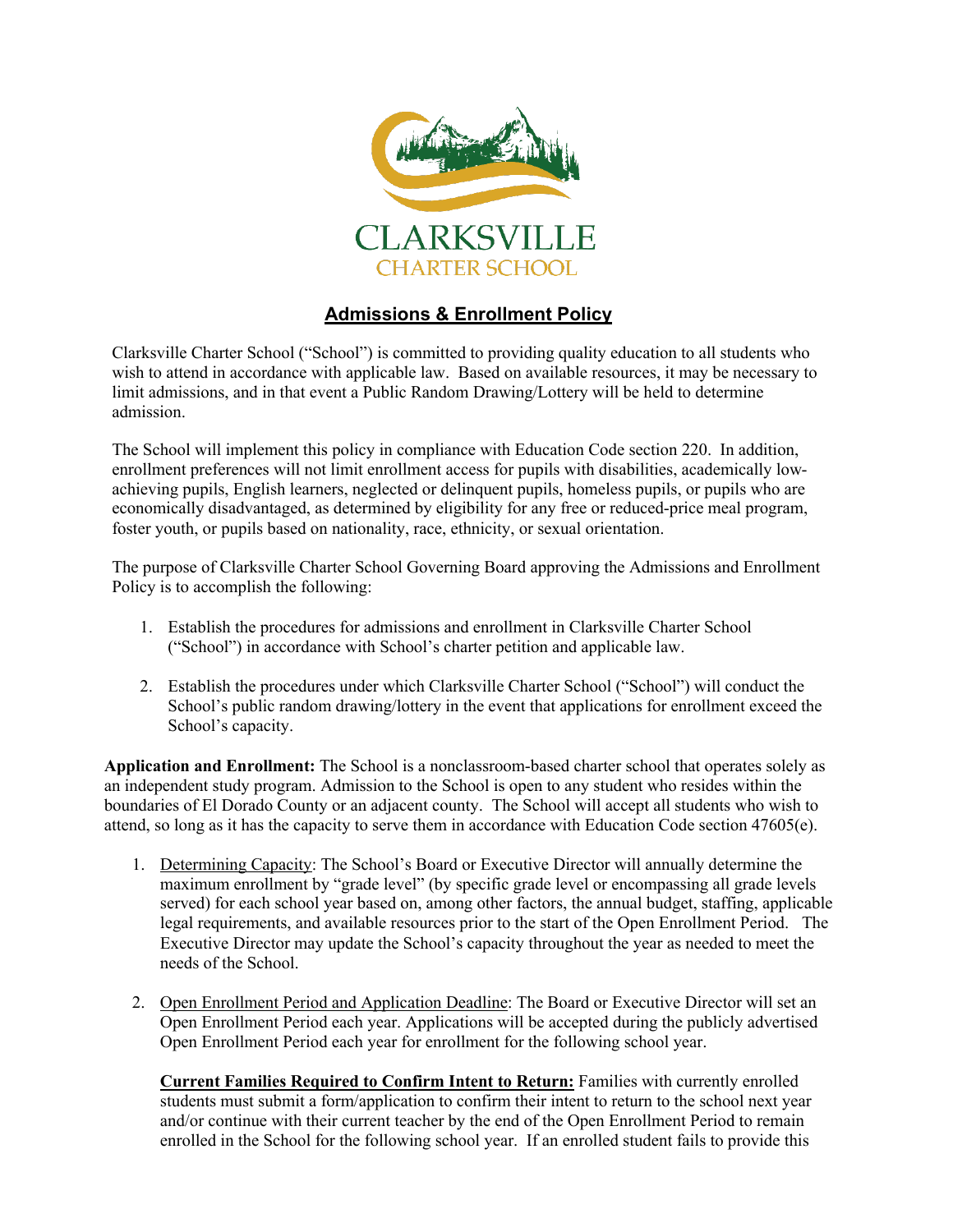form/application, they will not have guaranteed admission for the following school year as a currently enrolled student. This means the student loses their spot and will have to submit another application if they are interested in enrolling in the School for the following school year.

- 3. Determine if Lottery is Needed: Following the close of the Open Enrollment Period, applications shall be counted to determine whether the School has received more applications than enrollment capacity.
	- If there are more spots available than applicants, the School will not conduct a lottery. The School will enroll all applicants and inform them they are enrolled.
	- If the number of pupils who wish to attend the School exceeds the School's capacity, enrollment in the impacted grade level (or all grade levels) will be determined by a Lottery conducted in accordance with the procedures set forth in this Policy and applicable law. Admission preferences will only be extended consistent with this Policy, the School's charter, and applicable law.

**Lottery Procedures:** If a Lottery is necessary, the School will conduct a Lottery during the spring semester before the academic year for which enrollment is sought following these procedures:

1. Enrolling Current Students: The following students are exempt from the Lottery and are guaranteed enrollment in the School: (1) students currently enrolled in the School at the close of the Open Enrollment period<sup>1</sup>; and (2) students residing within Buckeye Union School District ("District").

Admission preferences in the case of a public random drawing shall be given to students in the following order:

- 1. Siblings of students admitted to or attending the School<sup>2</sup>;
- 2. Students who are the children of teachers and staff of the School
- 2. Notice about Lottery

Public notice of the Open Enrollment Period and public random drawing rules, deadlines, dates and times will be communicated in the enrollment applications and on the School's website. Public notice for the date and time of the public random drawing will also be posted once the application deadline has passed. The School will inform parents/guardians of all applicants and all interested parties of the rules to be followed during the public random drawing process via mail or email at least two weeks prior to the lottery date. The School will provide sufficient notice to applicants if the School finds it necessary to change the Lottery date.

3. Lottery Preferences

<sup>&</sup>lt;sup>1</sup> For the 2021-22 school year, students "currently enrolled in the School" include students who were served by a teacher employed by Clarksville Charter School during the 2020-21 school year or employed by the School as of 2021-22 school year. Students who are enrolled in the network of schools and who move during the course of an academic year into El Dorado County or an adjacent county and wish to attend CCS, shall be deemed "existing students."

<sup>&</sup>lt;sup>2</sup>"Sibling" is defined as an applicant (1) who has at least one biological or adoptive parent in common with an admitted pupil; or (2) who has been legally adopted by or placed under the legal guardianship of at least one biological or adoptive parent of an admitted pupil. Step-siblings are only considered siblings if they reside at the same address as the admitted pupil.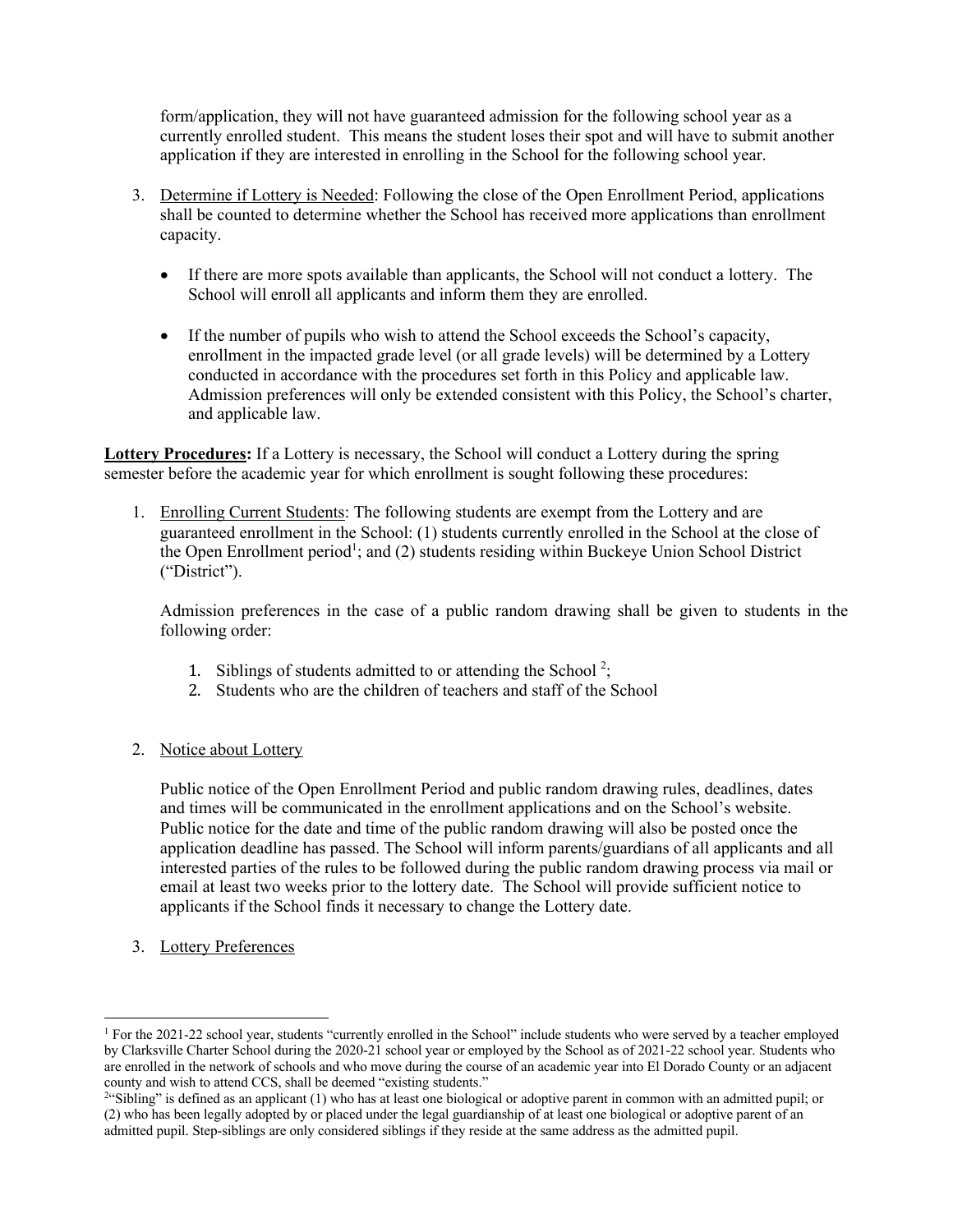There is no weighted priority assigned to most preference categories; rather, students will be drawn from pools beginning with all applicants who qualify for the first preference category, and shall continue with that preference category until all vacancies have been filled. If there are more students in a preference category than there are spaces available, a random drawing will be held from within that preference category until all available spaces are filled. If all students from the preference category have been selected and there are remaining spaces available, students from the second preference category will be drawn in the lottery, and the drawing shall continue until all spaces are filled and preference categories are exhausted in the order provided above.

## 4. Lottery Procedures

*Randomly Drawing Applicants:* Admission spaces are pulled by the designated lottery official (appointed by the Executive Director). Unique identifiers will be assigned to each applicant. The conduct of the Lottery will be open to the public and families are encouraged, but not required, to attend.

*Creation of Lottery Waitlist:* Once the enrollment cap has been reached, all students who were not granted admission due to capacity shall be given the option to put their name on a waitlist according to their draw in the lottery. This waitlist will allow students the option of enrollment in the case of an opening during the current school year. In no circumstance will a waitlist carry over to the following school year.

*Supporting Siblings*: The Board recognizes that schools that serve families are more effective because of the enhanced ability for parents and children to align around a single, unified set of learning and behavioral objectives. If multiple children from the same family apply, the family will be assigned one number total, to ensure equity with other applicants. If the family number is pulled, all siblings will be admitted in furtherance of the School's mission to effectively serve families.

## 5. Notifying Applicants After Lottery

The School will notify applicants who were successfully drawn from the Lottery to offer admission.

Following the Lottery, students who are offered admission at the School at the time of the Lottery will have 10 calendar days, or another deadline as may be set by the Executive Director, to complete the registration process. If the Executive Director establishes a different deadline, this deadline will be communicated to families when admission is offered after the Lottery. If a student fails to timely complete the registration process, the spot will be filled from the waitlists and student will be presumed to no longer have interest in enrolling with the School.

If a student is extended an offer of admission due to one of the preferences noted in this Policy and the School's charter, the School may request supporting documentation as part of the enrollment process. The School will conduct a verification of such documentation before finalizing the student's enrollment and may disqualify an applicant who submitted materially false information.

After the Lottery process, and once an offer has been accepted by the family, additional information may be requested as part of the registration process in accordance with applicable law. School shall not request a pupil's academic records or require the family to submit pupil's academic records before enrollment in accordance with Education Code section 47605(e).

Enrollment offers are valid only for the academic year for which the Lottery is conducted. There is no option to defer an offer of enrollment. Students accepting enrollment must generally